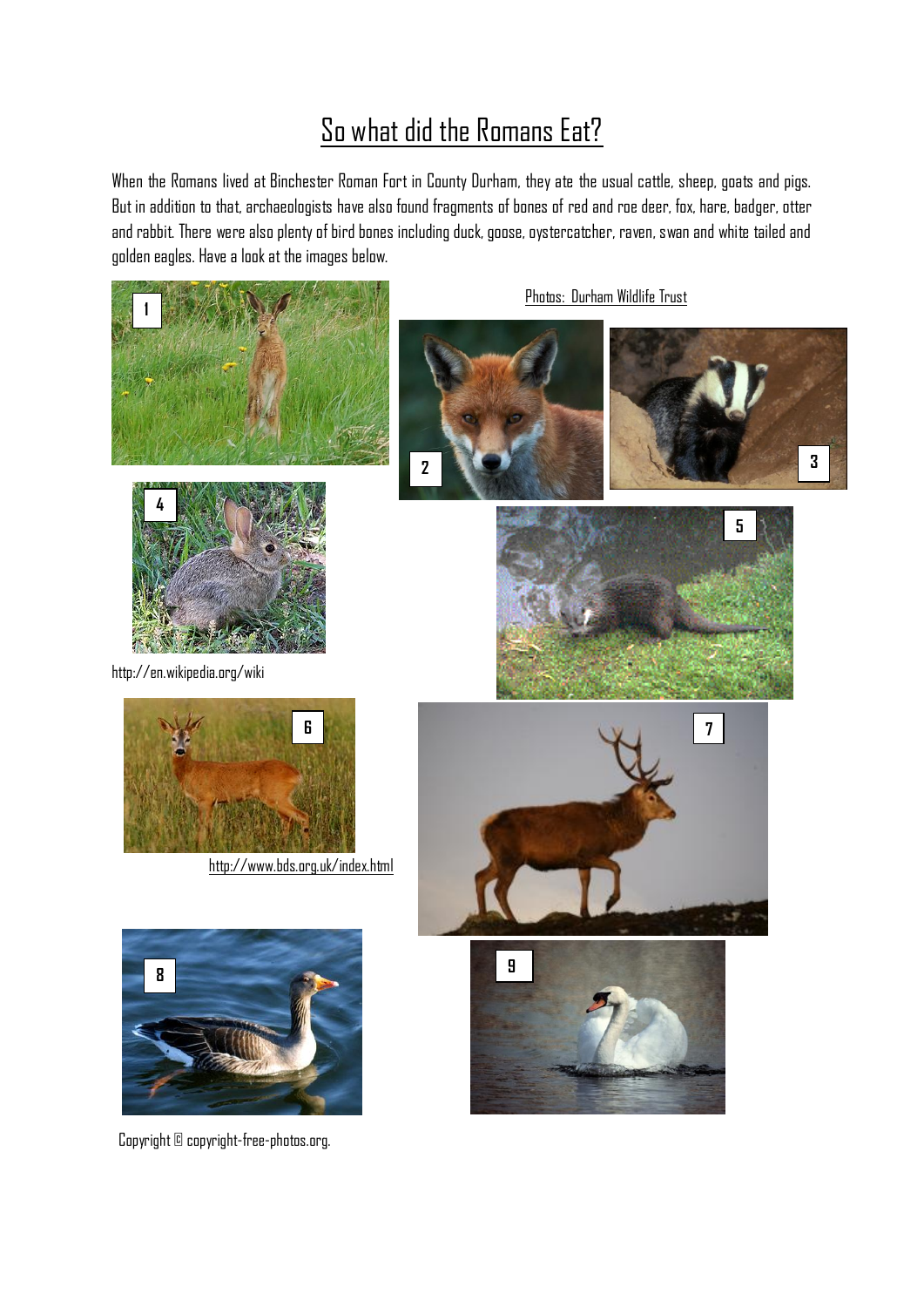

http://www.wildaboutbritain.co.uk





http://en.wikipedia.org/

The golden eagle's scientific name is Aquila chrysaetos.

The Sea Eagle is *Haliaetus albicilla*.

4. Can you research the scientific names for the other animals on these pages?



http://www.jahwallpaper.com



- 1. Can you say which animaleach image shows?
- 2. Choose **two** of these animals. Research each one and then write a description of its lifestyle and its status in Britain; eg, is it endangered or doing well?
- 3. Many of Britain's wild plants and animals are protected by The Wildlife and Countryside Act (1981), the Wild Mammals (Protection) Act (1996), the Hunting Act (2004) and the Protection of Badgers Act (1992). Why do you think that is?

Of course, there was no protection for wildlife in ancient times. People ate what they could rear or catch.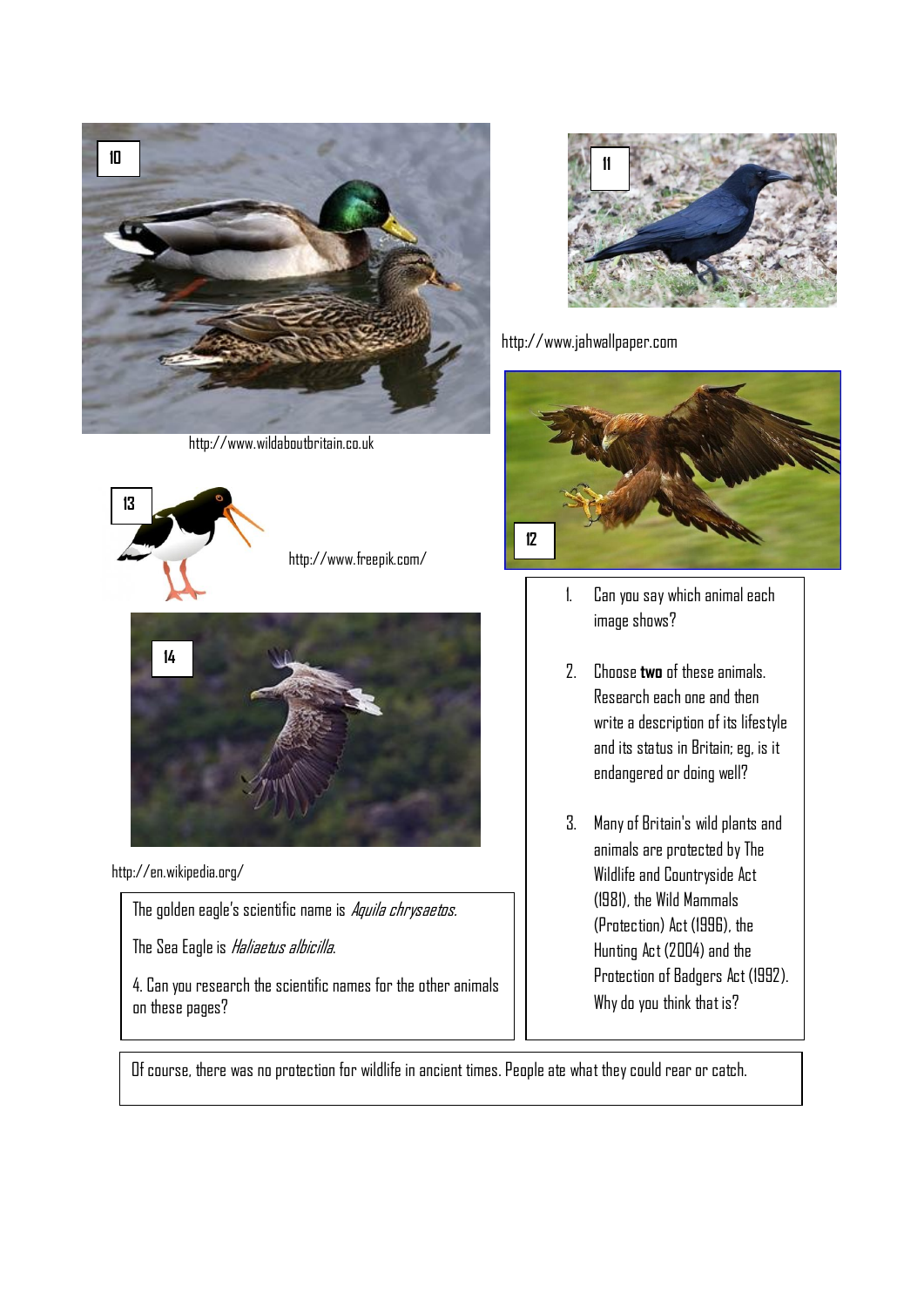## **Research – Roman Food**

**Look at this website:** [http://www.historylearningsite.co.uk/roman\\_food.htm](http://www.historylearningsite.co.uk/roman_food.htm)

- 1. What was **jentaculum**? If you were a Roman, what would you often eat for this meal?
- 2. What was **prandium?** When would you eat it? What sort of foods would you eat?
- 3. What was **cena**? How long might this meal last?
- 4. What would a Roman have for supper?
- 5. What was **garum**? Would you like to eat it?
- 6. How did the Romans cook dormice? (Remember that dormice are strictly protected today.)



[http://en.wikipedia.org/wiki/Edible\\_dormouse](http://en.wikipedia.org/wiki/Edible_dormouse)

**Look at this website**: [http://www.historyforkids.org/learn/romans/food/romanfood.htm#!](http://www.historyforkids.org/learn/romans/food/romanfood.htm)

- 7. What differences would there be between the food of rich people and that of the poor?
- **8. Click on 'Northern Europe and England'.** For what did the Romans use olive oil?
- 9. Why did the Romans think the Germans 'smelled funny'?
- 10. Why did Tacitus say the Germans were larger than the Romans?

Look at this website: [www.historyonthenet.com/romans/food.htm](http://www.historyonthenet.com/romans/food.htm) [http://commons.wikimedia.org](http://commons.wikimedia.org/)



11. One of the main meals for Romans was **pottage**. Go to:<http://cookit.e2bn.org/historycookbook/899-pottage-a-vegetable-soup.html> In groups, Could your group make a meal of pottage? Read the recipe carefully. Take care with sharp kitchen tools and hotcooking equipment!

#### **Look at this website**:<http://primaryfacts.com/1135/roman-food-facts-what-did-the-romans-eat/>

- 12. How did Romans eat their meals? How it that different to the way you eat?
- 13. Why didn't the Romans use sugar?

Watch the **video** clip. Globi (Cheese and Sesame Sweetmeats)

- 14. For what did the Romans use napkins?
- 15. How did they serve their wine? [http://commons.wikimedia.org](http://commons.wikimedia.org/)
- 16. What was their favourite pudding?